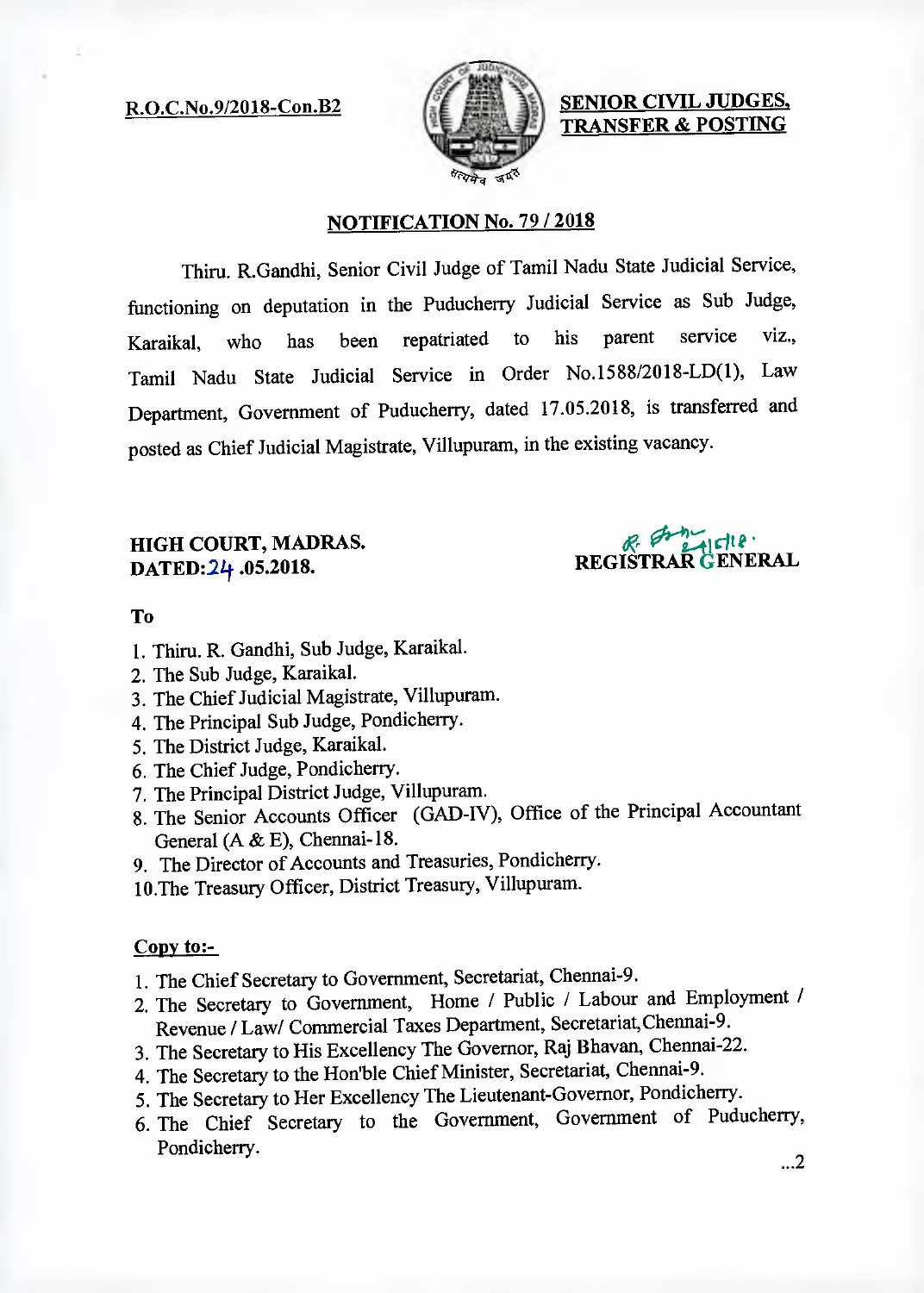- 7. The Secretary to Government, Law Department, Government of Puducherry, Pondicherry
- 8. The Registrar (IT-cum-Statistics), High Court, Madras.
- 9. The Registrar (Judicial), High Court, Madras.
- 10.The Registrar (Vigilance), High Court, Madras. (12 copies)
- 11.The Registrar (Management), High Court, Madras.
- 12.The Registrar (Special Cell), High Court, Madras.
- 13.The Registrar-cum-Private Secretary to the Hon'ble The Chief Justice, High Court, Madras.
- 14.The Registrar (District Judiciary), High Court, Madras.
- 15.The Additional Registrar-I (Vigilance), High Court, Madras.
- 16.The Registrar (Administration), High Court, Madras.
- 17.The Registrar -cum-Special Officer (Liaisoning), High Court, Madras.
- 18.The Registrar (Recruitment), High Court, Madras.
- 19.The Official Assignee, High Court, Madras.
- 20.The Additional Registrar General, Madurai Bench of Madras High Court, Madurai.
- 21.The Additional Registrar -II (Vigilance), Madurai Bench of Madras High Court, Madurai.
- 22.The Registrar (Judicial), Madurai Bench of Madras High Court, Madurai.
- 23.The Registrar (Administration), Madurai Bench of Madras High Court, Madurai.
- 24.The Additional Registrar (IT & Statistics), Madurai Bench of Madras High Court, Madurai.
- 25.The Director, Tamil Nadu State Judicial Academy, No.30 (95), P.S.K.R.Salai (Greenways Road), R.A.Puram, Chennai-28.
- 26.The Deputy Director, Tamil Nadu State Judicial Academy, Regional Centres, Coimbatore.
- 27.The Deputy Director, Tamil Nadu State Judicial Academy, Regional Centres, Madurai,
- 28.The Secretary, Tamil Nadu Judicial Officers Association, Chennai.
- 29.The Chief Accounts Officer, High Court, Madras.
- 30.The Assistant Registrar, Admn.I / Admn.II / Admn.IV / Per.Admn. / A.S. / Rules / Computer / Pondicherry, High Court, Madras.
- 31.The Court Managers I / II, High Court, Madras.
- 32. The Section Officer, 'C' / Computer / 'Cl' / 'D' / 'F' / 'G' / Budget / 'B5' / Library / Stationery / Legal Cell / Computer (Server Room), High Court, Madras.
- 33.The Section Officer, "B" Section, Madurai Bench of Madras High Court, Madurai.
- 34.The Technical Director, MC, High Court, Madras.
- 35.The Record Keeper, A.D. Records, High Court, Madras.

 $+$  Spare 5.